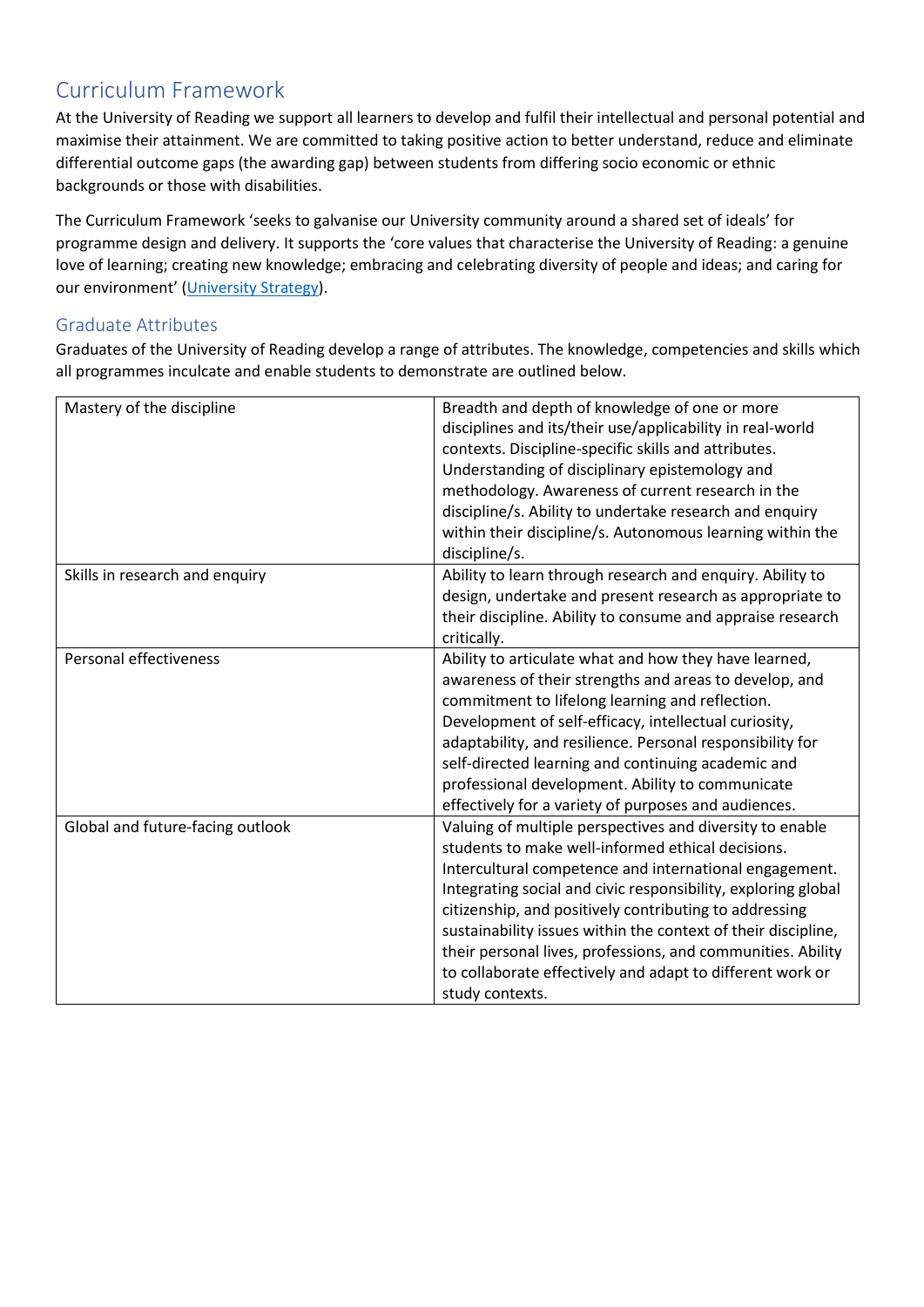# Programme Principles

We outline below a set of Programme Principles which underpin the curriculum and engender the range of attributes expected for University of Reading graduates. These principles are to be used by programme teams in the design, delivery and enhancement of new and existing programmes and modules.

How these principles are enacted will vary by discipline/field of study. Programme teams have an important role to play in contextualising the principles and ensuring alignment between relevant QAA Subject Benchmark Statements and Professional, Statutory and Regulatory Bodies.

## Principle 1: Coherent

Programmes are purposefully designed to ensure that modules form a coherent integrated and blended whole. The learning pathway through the programme is articulated and shared with students.

## **This is achieved by:**

- 1.1 Aligning teaching, learning and assessment to the learning outcomes of programmes and of associated modules.
- 1.2 Planning programmes to ensure consistency of student experience and expectations across modules.
- 1.3 Mapping development of skills across programmes.
- 1.4 Designing teaching, learning and assessment to be appropriately and progressively challenging from the outset, building on prior knowledge/skills.
- 1.5 Designing in and integrating both face-to-face learning and digital learning experiences throughout the programme.
- 1.6 Planning assessment across a programme to shape learning and provide regular, timely opportunities for feedback and reflection.

## Principle 2: Connected

Programmes are informed by, and develop a sense of connectedness to, the University community and beyond. They are designed to be mindful of the need to prepare students for life beyond university.

## **This is achieved by:**

- 2.1 Collaborating with internal and external stakeholders to design programmes which are informed by pedagogic research and developments across the sector and beyond.
- 2.2 Creating a community of scholars by connecting students with the University's research.
- 2.3 Embedding research and enquiry progressively throughout the programme to enable students to undertake a substantial piece of independent research.
- 2.4 Developing knowledge and skills which students can connect to the real world through authentic teaching, learning and assessment.
- 2.5 Building opportunities for personal and professional development through work-related learning which is enhanced by co-curricular and extracurricular engagement.
- 2.6 Engaging students with multiple perspectives through collaborative learning opportunities within and beyond their cohort.
- 2.7. Building teacher presence both on campus and online using different approaches and techniques.